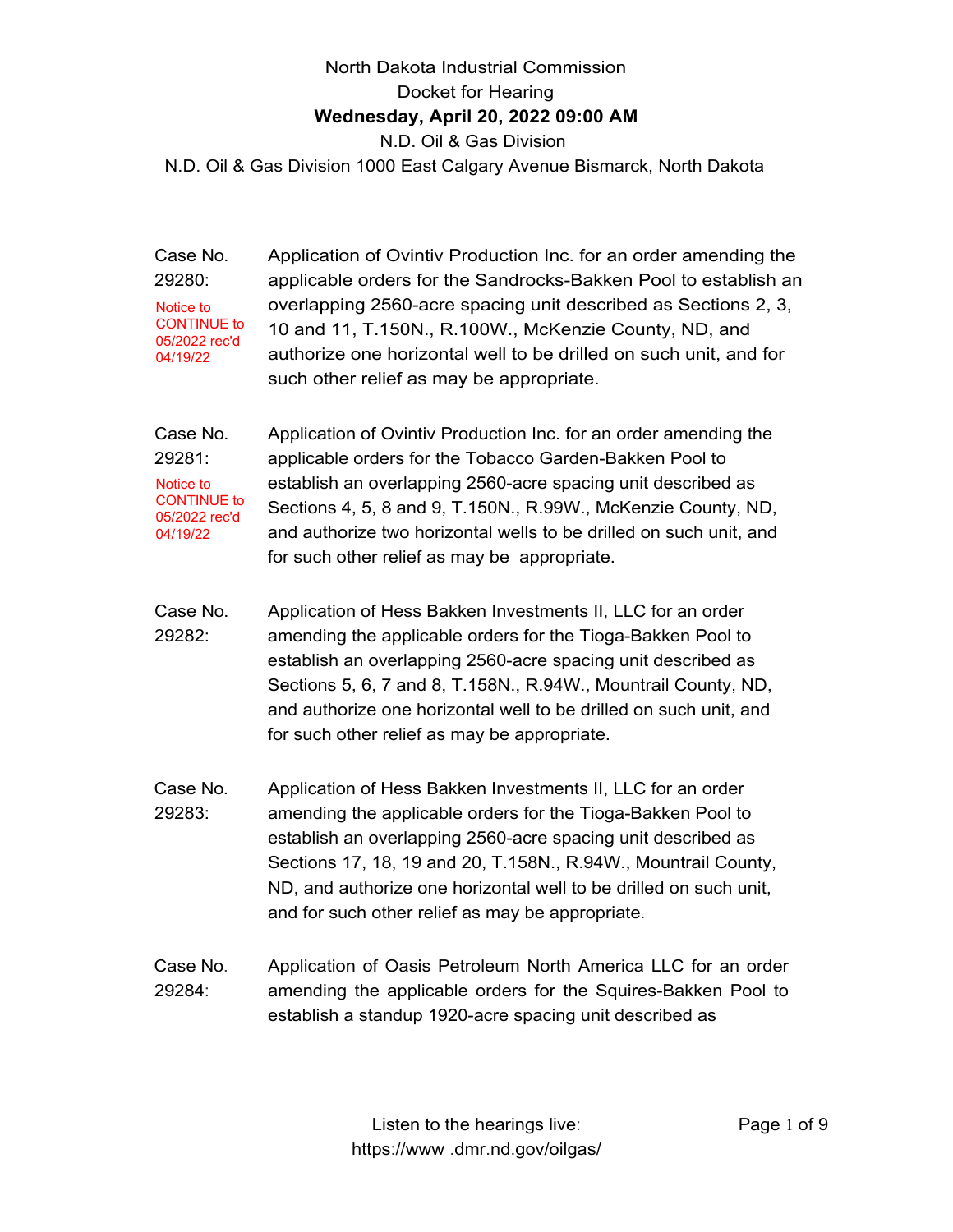Sections 17, 20 and 29, T.155N., R.102W., Williams County, ND, and authorize four horizontal wells to be drilled on such unit, and granting such other relief as may be appropriate.

- Case No. 29285: Application of Oasis Petroleum North America LLC for an order amending the applicable orders for the Squires-Bakken Pool to establish a standup 1920-acre spacing unit described as Sections 18, 19 and 30, T.155N., R.102W., Williams County, ND, and authorize four horizontal wells to be drilled on such unit, and granting such other relief as may be appropriate.
- Case No. 29286: Application of Oasis Petroleum North America LLC for an order amending the applicable orders for the Squires-Bakken Pool to establish an overlapping 3840-acre spacing unit described as Sections 17, 18, 19, 20, 29 and 30, T.155N., R.102W., Williams County, ND, and authorize one horizontal well to be drilled on such unit, and for such other relief as may be appropriate .
- Case No. 29287: Application of Oasis Petroleum North America LLC for an order amending the applicable orders for the Squires-Bakken Pool to establish an overlapping 3840-acre spacing unit described as Sections 16, 17, 20, 21, 28 and 29, T.155N., R.102W., Williams County, ND, and authorize one horizontal well to be drilled on such unit, and for such other relief as may be appropriate .
- Case No. 29230: (Continued) Temporary spacing to develop an oil and/or gas pool discovered by the True Oil LLC #31-36 Northern State well (File No. 37495), NWNE of Section 36, T.148N., R.102W., McKenzie County, ND, define the field limits, and enact such special field rules as may be necessary. Notice to CONTINUE to 05/2022 rec'd 03/29/22
- Case No. 29046: (Continued) Application of Kraken Operating, LLC for an order amending the applicable orders for the Oliver-Bakken Pool to establish a standup 1920-acre spacing unit described as Section 33, T.158N ., R.98W. and Sections 4 and 9, T.157N ., R.98W., Williams County, ND, and authorize two horizontal Notice to CONTINUE to 05/2022 rec'd 04/19/22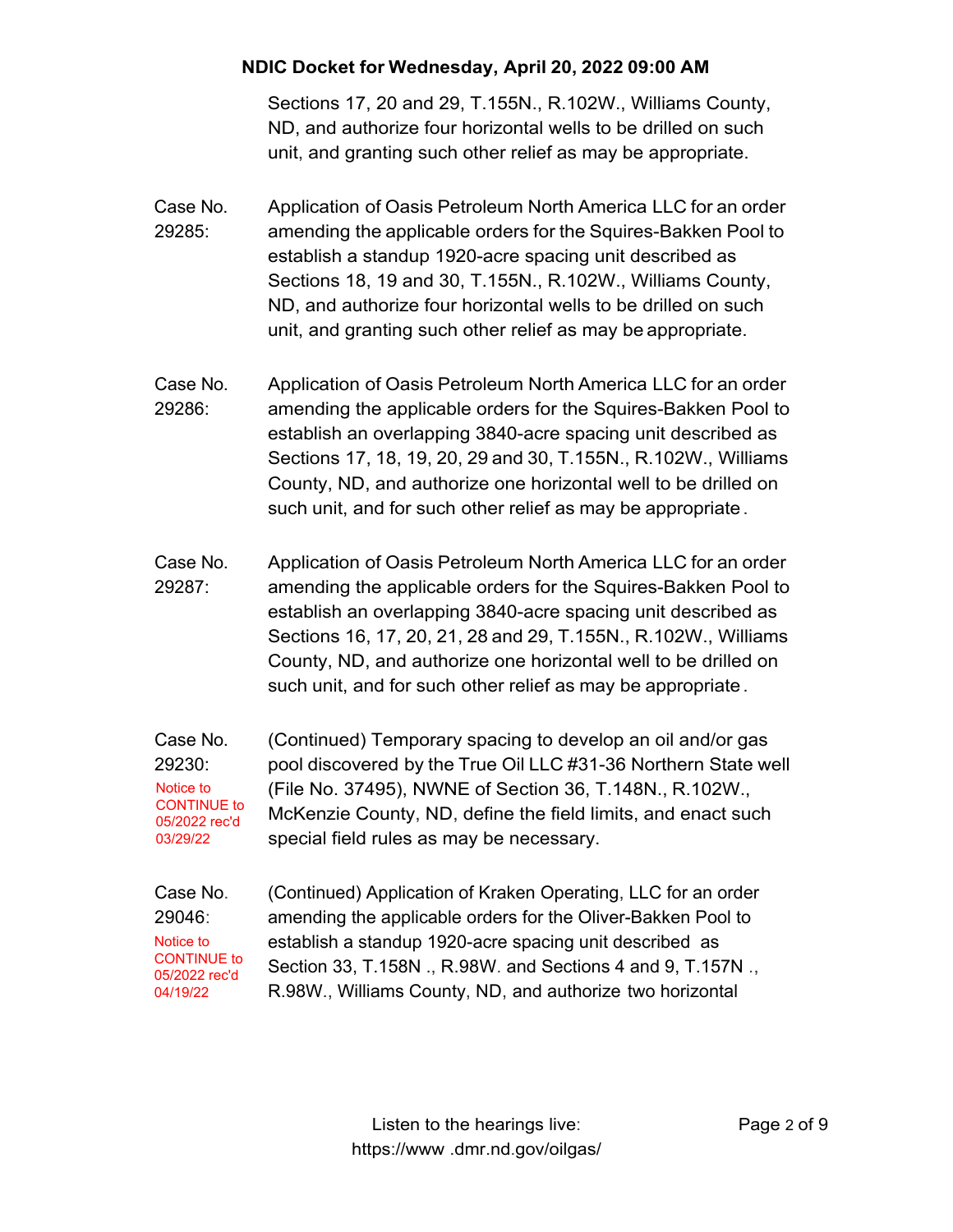wells to be drilled on such unit, and granting such other relief as may be appropriate.

- Case No. 29187: (Continued) Application of Whiting Oil and Gas Corp. for an order allowing the Ryder Olson 31-1H well (File No. 38541) with a portion of the heel of the lateral not isolated by cement and located closer than 150 feet to the northern boundary of the spacing unit consisting of Sections 1 and 12, T.155N., R.97W., Williams County, ND, to be abandoned in a manner consistent with the applicable field rules, permit conditions, or other well location restrictions, or granting such other relief as may be appropriate.
- Case No. 29288: On a motion of the Commission to consider the appropriate setbacks for existing and future wells completed in Sections 25 and 36, T.156N., R.97W. and Sections 1, 2, 11 and 12, T.155N., R.97W. Dollar Joe-Bakken Pools, Williams County, ND, and such other relief as is appropriate.
- Case No. 29289: Notice to CONTINUE to 05/2022 rec'd 04/06/22 Application of Foundation Energy Management, LLC for an order amending the applicable orders for the Bicentennial-Bakken Pool to authorize the recompletion and production of one (1) vertical well and two (2) horizontal wells in a 640-acre spacing unit consisting of the Section 28, T.144N., R.103W., Golden Valley County, ND and for such other relief as may be appropriate.

Case No. 29073: Notice to CONTINUE to 05/2022 rec'd 04/18/22 (Continued) Application of WPX Energy Williston, LLC for an order amending the field rules for the Heart Butte-Bakken Pool, Dunn and McLean Counties, ND to create and establish the following: (i) two overlapping 1920-acre spacing units comprised of Sections 22, 23 and 24; and 25, 26 and 27, all in T.149N., R.91W., authorizing the drilling of up to five horizontal wells in each proposed overlapping 1920-acre spacing unit; and (ii) an overlapping 3840-acre spacing unit comprised of Sections 22, 23, 24, 25, 26 and 27, all in T.149N., R.91.W, authorizing the drilling of one horizontal well on or near the section line between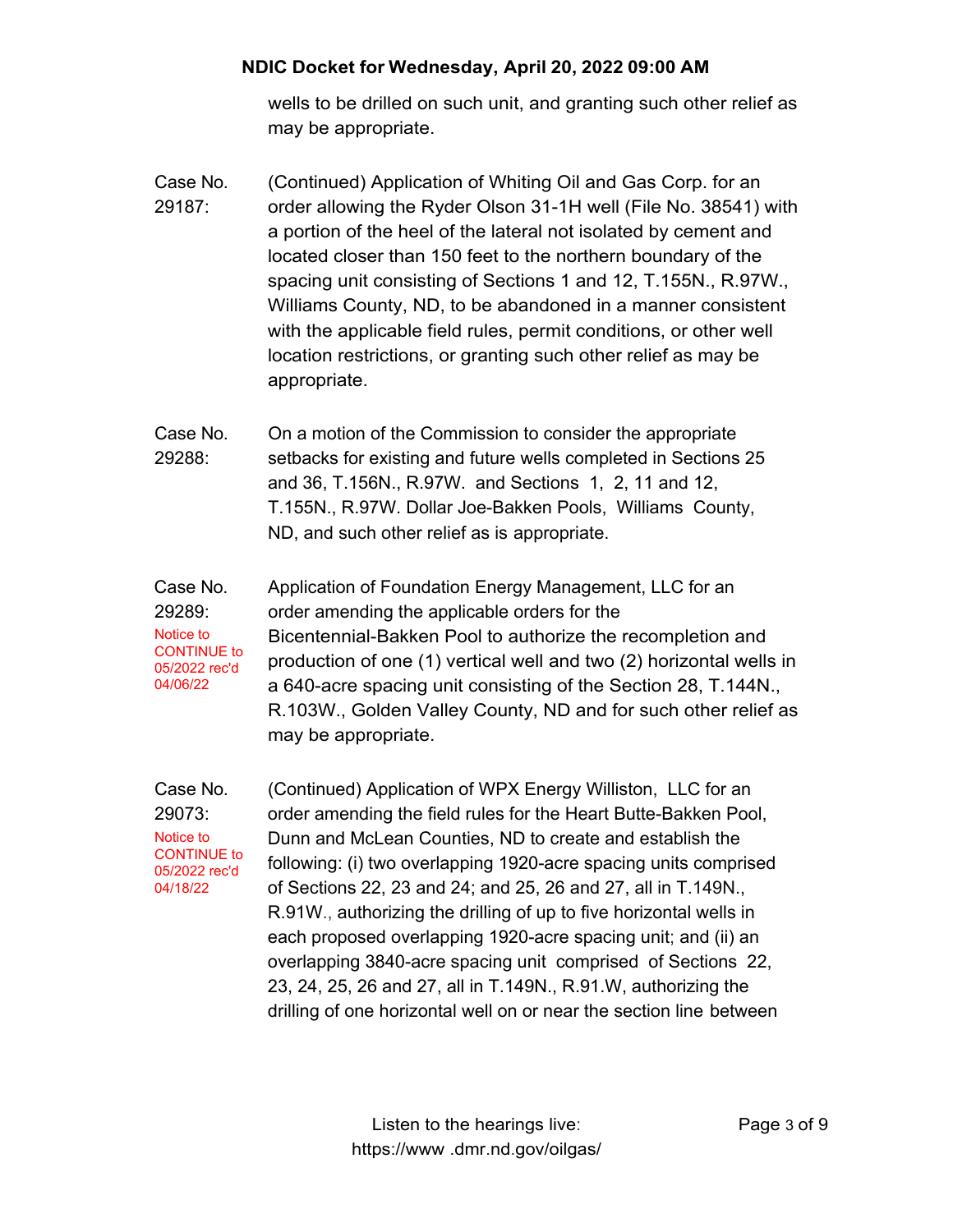existing spacing units on said proposed 3840-acre spacing unit; and/or for such other and further relief as appropriate.

Case No. 29290: Application of Gary Hagen, for an order to determine the actual costs and proper payout statements, interest due on working interest payments made more than 150 days after sales, enforcement of cost-free royalty statute and other Forced Pooling Issues related to unleased mineral interests in oil wells Wold Federal 44-7-4XH (File No. 33262), Wold Federal 44-7-5XH (File No. 33263), Wold Federal 44-7-6XH (File No. 33264), Wold Federal 44-7-7H (File No. 33265), Wold Federal 44-7-1H (File No. 33259 ), Wold 16-7TFH (File No. 32833), Wold Federal 44-7-2H (File No. 33260), Wold Federal 44-7-3H (File No. 33261), Wold 44-7-8H (File No. 33266), Wold Federal 44-7-1TFH (File No. 33252), Wold Federal 44-7-2TFH (File No. 33253), Wold Federal 44-7-3TFXH (File No. 33254), Wold Federal 44-7-4TFXH (File No. 33255), Wold Federal 44-7-5TFXH (File No. 33256), Wold Federal 44-7-6TFXH (File No. 33257), operated by Whiting Oil and Gas Corp. in a spacing unit described as Sections 1 and 12, T.153N., R.98W., Sections 6 and 7, T.153N., R.97W., Banks Field, McKenzie County ND, pursuant to NDCC § 38-08-08 and NDCC § 47-16-39.1, and request for a hearing pursuant to NDAC § 43-02-03-88. Notice to CONTINUE to 05/2022 rec'd 04/14/22

- Case No. 29291: Application of Hess Bakken Investments II, LLC, for an order amending the applicable orders for the Manitou-Bakken Pool to authorize up to four horizontal wells to be drilled on a 1280-acre spacing unit described as Sections 15 and 22, T.156N., R.94W., Mountrail County, ND, and granting such other relief as may be appropriate.
- Case No. 29292: Application of Hess Bakken Investments 11 , LLC, for an order amending the applicable orders for the Manitou-Bakken Pool to authorize up to five horizontal wells to be drilled on a 1280-acre spacing unit described as Sections 27 and 34, T.156N ., R.94W., Mountrail County , ND, and granting such other relief as may be appropriate.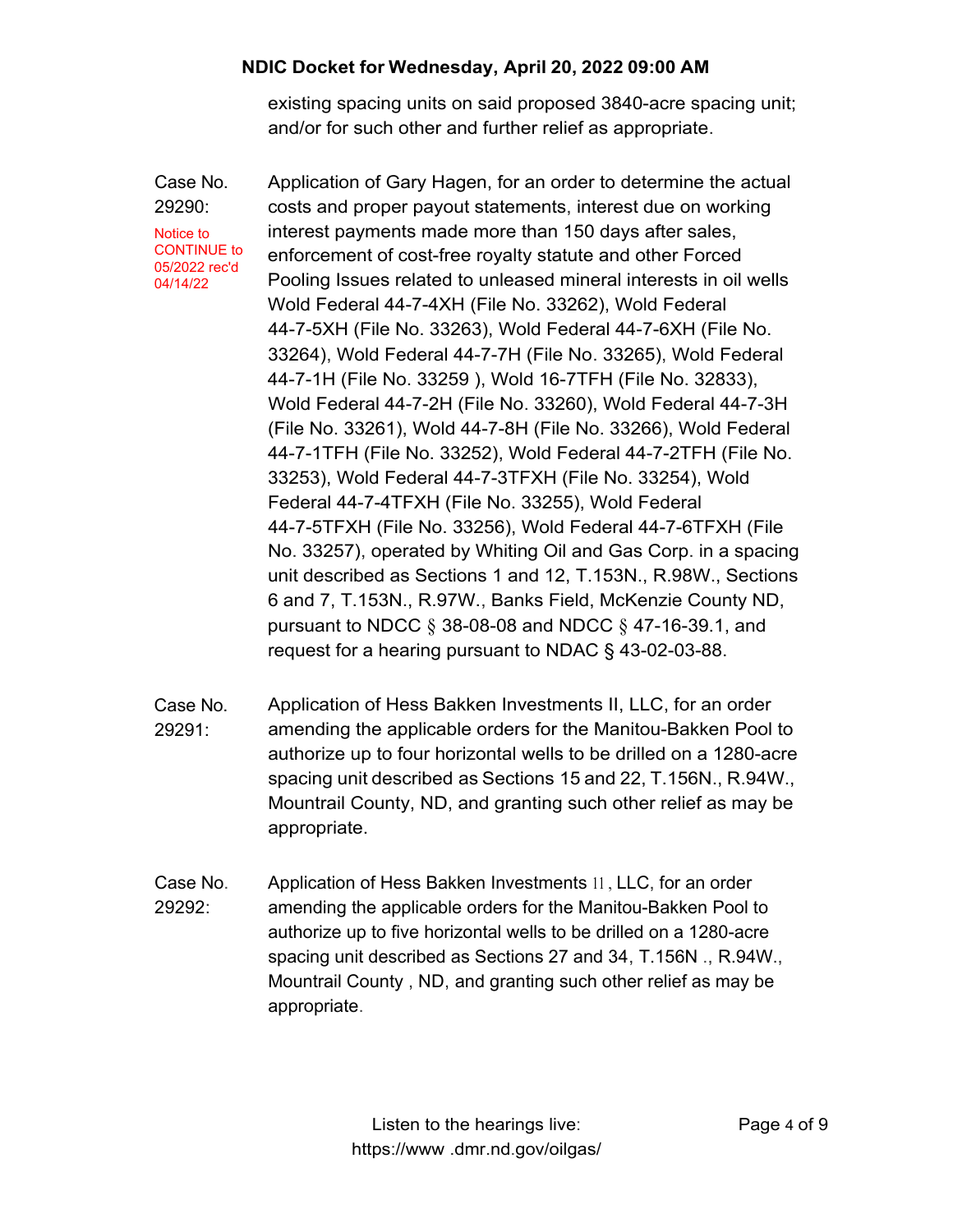- Case No. 29293: Application of Hess Bakken Investments II, LLC for an order pursuant to NDAC § 43-02-03-88.1 pooling all interests in a spacing unit described as Sections 5, 6, 7 and 8, T.158N., R.94W., Tioga-Bakken Pool, Mountrail County, ND, as provided by NDCC § 38-08-08, and such other relief as may be appropriate.
- Case No. 29294: Application of Hess Bakken Investments II, LLC for an order pursuant to NDAC § 43-02-03-88.1 pooling all interests in a spacing unit described as Sections 17, 18, 19 and 20, T.158N., R.94W., Tioga-Bakken Pool, Mountrail County, ND, as provided by NDCC § 38-08-08, and such other relief as may be appropriate.
- Case No. 29295: Application of Hess Bakken Investments II, LLC for an order pursuant to NDAC § 43-02-03-88.1 pooling all interests in a spacing unit described as Sections 27 and 34, T.156N., R.94W., Manitou-Bakken Pool, Mountrail County, ND, as provided by NDCC § 38-08-08, and such other relief as may be appropriate.
- Case No. 29296: Application of Whiting Oil and Gas Corp. pursuant to NDAC § 43- 02-03-88 .1 for an order allowing oil and gas produced from the Kannianen 11-4-2H (File No. 38626), Sections 5 and 6, T.153N ., R.91W., and Kannianen 11-4-3H (File No. 38627), Sections 3 and 4, T.153N., R.91W., Mountrail County, ND, wells to be commingled in a central production facility located in the NWNW of Section 4, T.153N., R.91W., pursuant to NDAC § 43-02-03-48 .1 or granting such other and further relief as may be appropriate.
- Case No. 29297: Application of Whiting Oil and Gas Corp. pursuant to NDAC § 43-02-03-88 .1 for an order allowing oil and gas produced from the Braaflat 11-11-2H (File No. 38322), Braaflat 11-11-3H (File No. 38638) , Curt Braaflat 11-11H (File No. 25342) , Braaflat 21-11TFH (File No. 17605), Braaflat 11-11H (File No. 17023), Snyder21-11H (File No. 20184), Sections 11 and 14, T.153N ., R.91W., Rudman 11-12H (File No. 38392), Sections 12 and 13,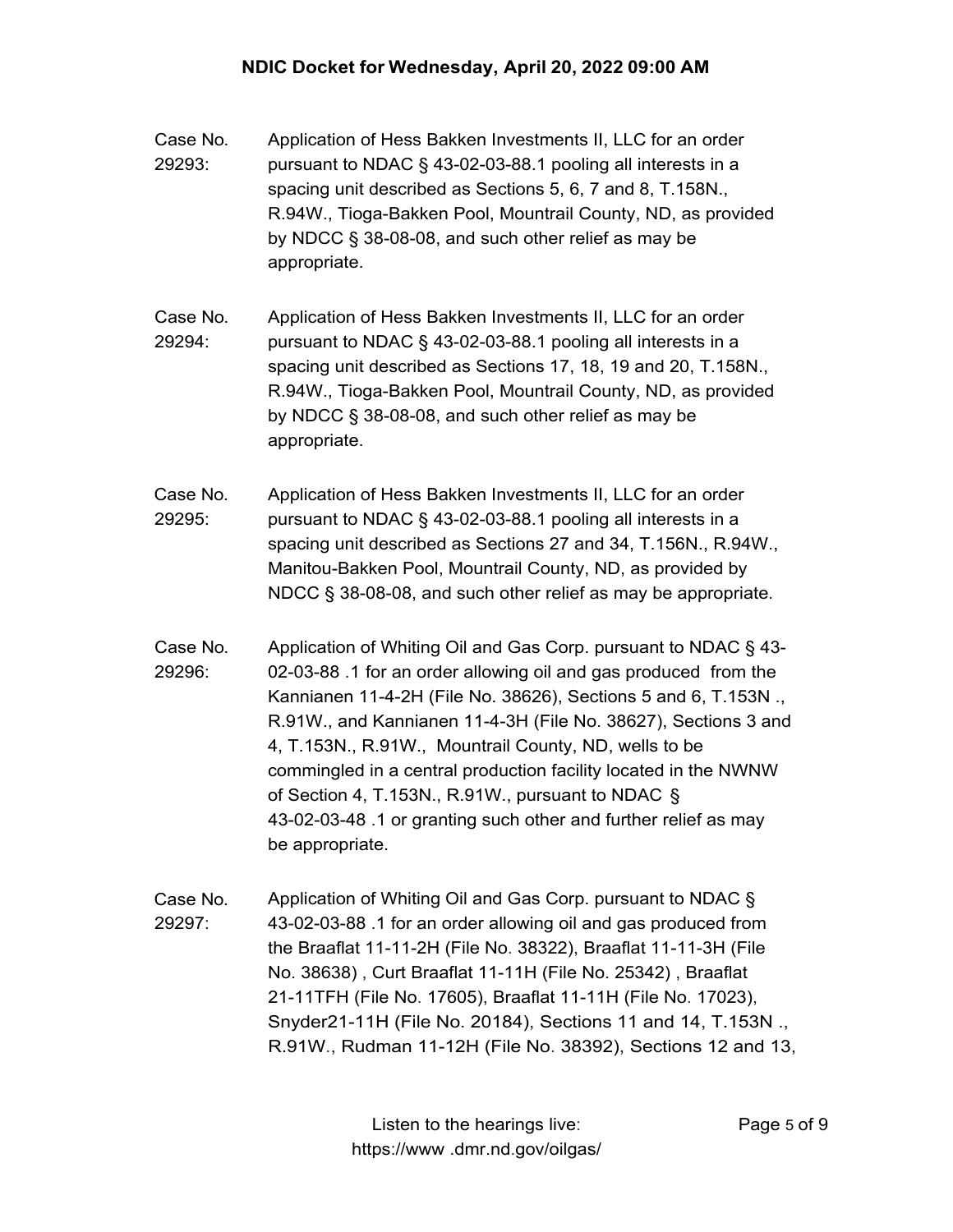T.153N., R.91W., Lindley 41-7-2H (File No. 38430), Sections 7 and 18, T.153N., R.90W, and Lindley 41-7HU (File No. 38431), Sections 7, 8, 17 and 18, T.153N., R.90W., Mountrail County, ND, wells to be commingled in a central production facility located in the NWNW of Section 11, T.153N., R.91W., pursuant to NDAC § 43-02-03-48.1 or granting such other and further relief as may be appropriate.

- Case No. 29298: Application of Whiting Oil and Gas Corp. pursuant to NDAC § 43- 02-03-88.1 for an order allowing oil and gas produced from the Nesheim 11-24H (File No. 38429), Sections 24 and 25, T.153N., R.91W., Nesheim 11-24HU (File No. 38428), Sections 23, 24, 25 and 26, T.153N. , R.91W., Nesheim 11-24XH (File No. 20451), Littlefield 14-13XH (File No. 25772), and Littlefield 14- 13-2XH (File No. 25771), E/2 of Sections 11 and 14 and W/2 of Sections 12 and 13, T.153N., R.91W., Mountrail County, ND, wells to be commingled in a central production facility located in the SWSW of Section 13, T.153N., R.91W., pursuant to NDAC § 43-02-03-48.1 or granting such other and further relief as may be appropriate.
- Case No. 29299: Application of Grayson Mill Energy, LLC pursuant to NDAC § 43- 02-03-88 .1 for an order allowing the production from the following described wells: Bugs 27-22 2H, Bugs 27-22 3H, Bugs 27-22 4H (File No. 23841), Sections 22 and 27, T.151N., R.100W., Lloyd 34-3 1-H (File No. 19539), Lloyd 34-3 4H, and Lloyd 34-3 5H, Section 34, T.151N., R.100W. and Section 3, T.150N., R.100W., to be produced into the existing central tank battery (CTB No. 119539) or production facility, located in the NWNE of Section 34, T.151N., R.100W., Sandrocks and Poe Fields, McKenzie County, ND, allowing for a test procedure for each well of less than 72 consecutive hours per month, pursuant to NDAC § 43-02-03- 48.1, or granting such other relief as may be appropriate.

Case No. 29300: Application of Grayson Mill Energy, LLC pursuant to NDAC § 43-02-03-88 .1 for an order allowing the production from the following described wells: Abelmann State 21-16 #2H (File No. 21153), Sections 16 and 21, T.152N., R.101W., Ron 28- 33 2H, and Ron 28-33 3H, Sections 28 and 33, T.152N., R.101W., to be produced into the existing central tank battery Notice to DISMISS rec'd 05/06/22

> Listen to the hearings live: https://www .dmr.nd.gov/oilgas/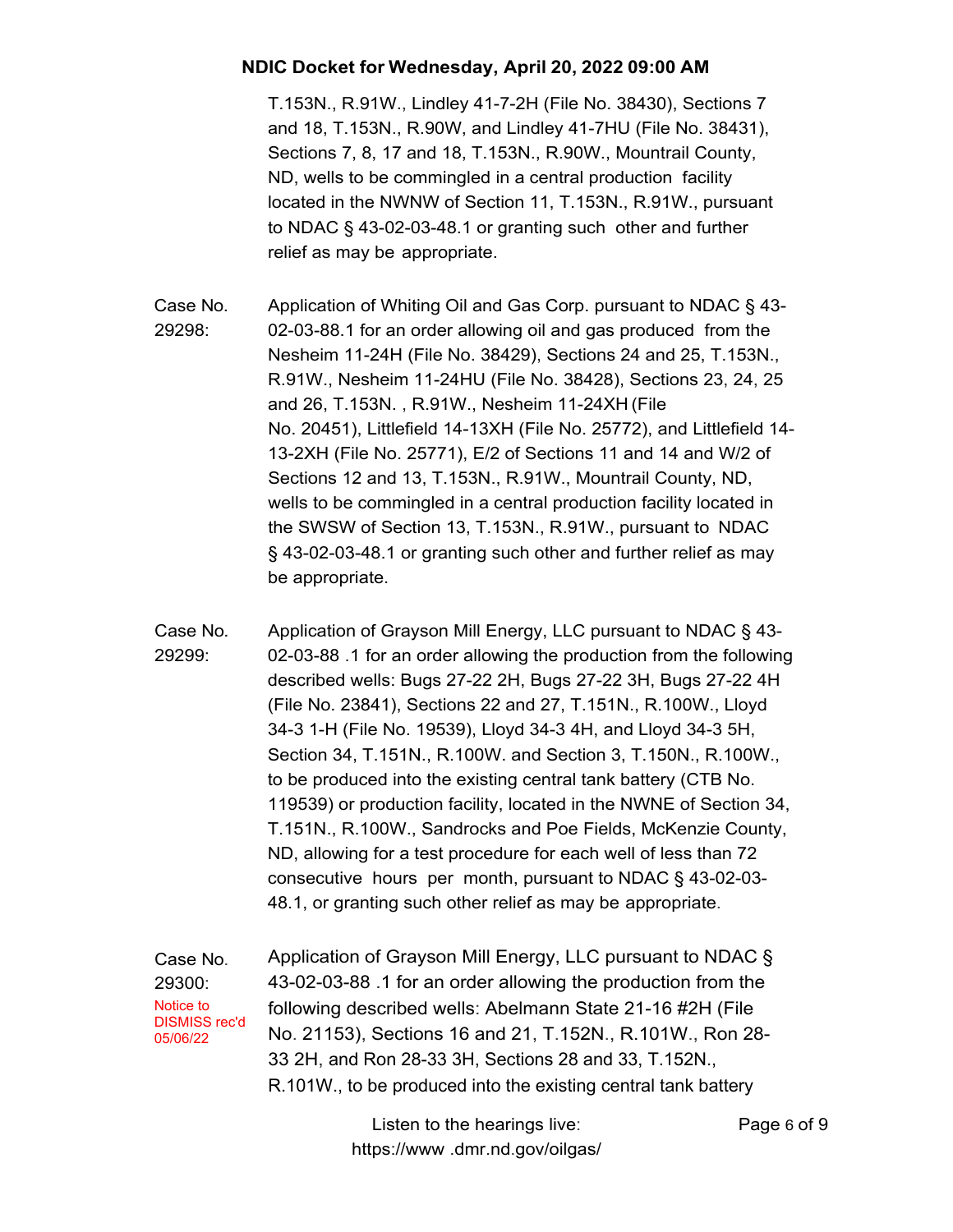(CTB No. 121153) or production facility, located in the SWSW of Section 21, T.152N., R.101W., Camp Field, McKenzie County, ND, allowing for a test procedure for each well of less than 72 consecutive hours per month, pursuant to NDAC § 43-02-03-48.1, or granting such other relief as may be appropriate.

- Case No. 29301: Application of Marathon Oil Co. for an order amending the applicable orders for the Killdeer-Bakken Pool to authorize up to two wells to be drilled on a leaseline 2560-acre spacing unit described as Sections 17, 18, 19 and 20, T.145N ., R.94W., Dunn County, ND, and granting such other relief as may be appropriate. Notice to DISMISS rec'd 04/18/22
- Case No. 29302: Application of Marathon Oil Co. pursuant to NDAC § 43-02-03-88 .1 for an order allowing oil and gas produced from the Brodahl 31-25H (File No. 18153), Elwood 41-25TFH (File No. 28271), Berlin 41-25H (File No. 29172), Sections 25 and 36, T.151N., R.93W., Dickey 11-30TFH (File No. 28268), Sections 30 and 31, T.151N., R.92W., Moritz 11-30H (File No. 28269), and Zook 41-25TFH (File No. 28270), Sections 25 and 36, T.151N., R.93W. and Sections 30 and 31, T.151N., R.92W., Mountrail County, ND, wells to be commingled in a central production facility located in the NWNE of Section 25, T.151N., R.93W., pursuant to NDAC § 43-02-03-48.1 or granting such other relief as may be appropriate.
- Case No. 29303: Application of Ovintiv Production Inc. for an order amending the applicable orders for the Sandrocks-Bakken Pool to authorize up to eight horizontal wells to be drilled on two 1280-acre spacing units described as Sections 1 and 12; and Sections 2 and 11, T.150N., R.100W., McKenzie County, ND, and granting such other relief as may be appropriate.

Case No. 29304: Application of Ovintiv Production Inc. pursuant to NDAC § 43-02-03-88.1 for an order allowing oil and gas produced from the Kramer 150-97-18-19-2H (File No. 38242), Kramer 150-97-18-19-3H (File No. 38244), Kramer 150-97-18-19-4H (File No. 38245), Kramer 150-97-18-19-5HR, Kramer 150-97-18-19-12H (File No. 38241), Kramer 150-97-18-19-13H (File No. 38243), Kramer 150-97-18-19-14H (File No. 38246), Kramer 150-97-18-19-15H (File No. 38248), Sections 18 and

Listen to the hearings live: https://www .dmr.nd.gov/oilgas/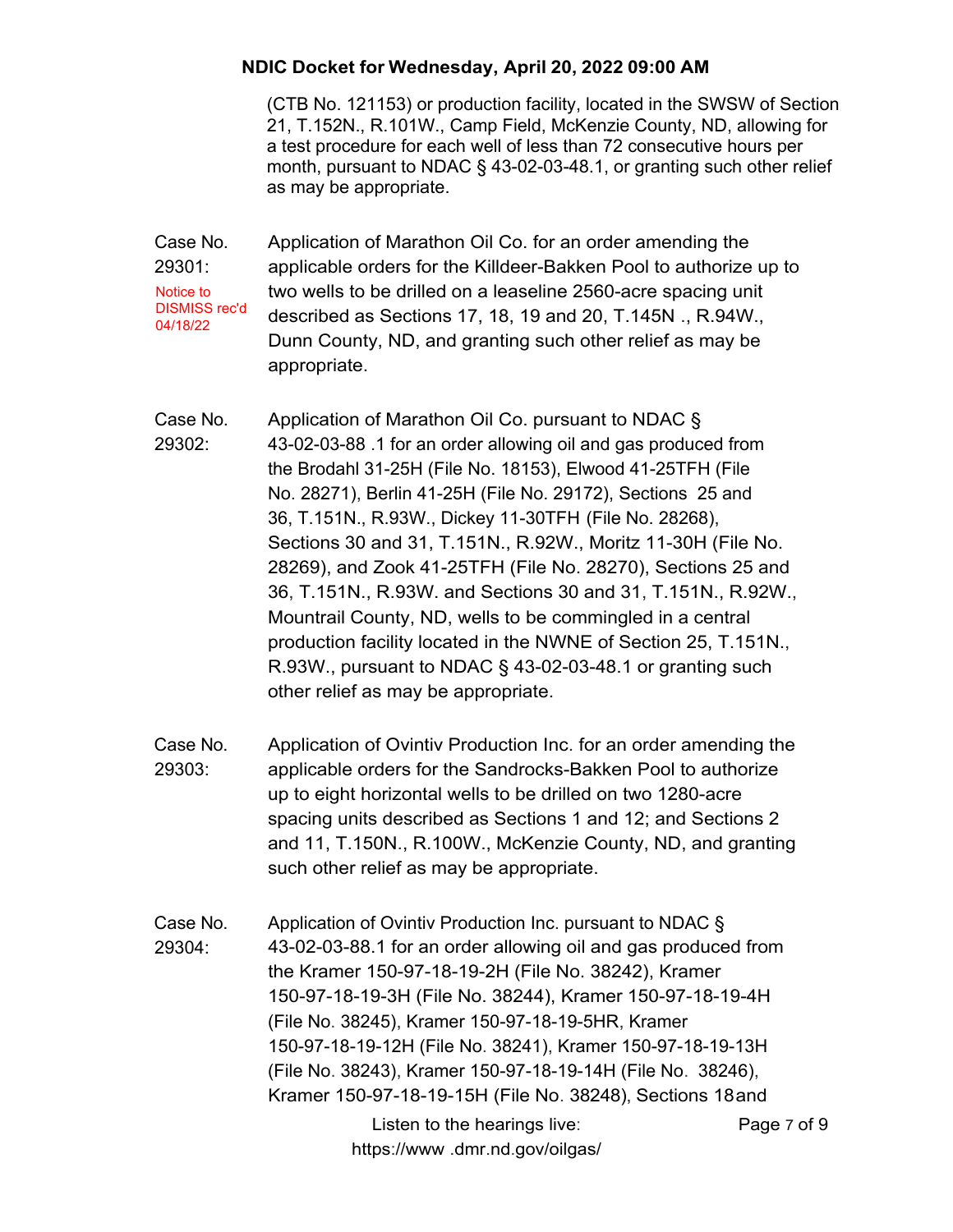19, T.15 0N., R.97W., Kramer 150-97-18-19-1HLW (File No. 38240), and Kramer 150-97-18-19-11HLW (File No. 38239), Sections 13 and 24, T.150N., R.98W. and Sections 18 and 19, T.150N., R.97W., McKenzie County, ND, wells to be commingled in a central production facility located in the NE/4 of Section 18, T.150N., R.97W., pursuant to NDAC § 43-02-03-48.1 or granting such other and further relief as may be appropriate.

- Case No. 29305: Application of Oasis Petroleum North America LLC for an order pursuant to NDAC § 43-02-03-88.1 pooling all interests in a spacing unit described as Sections 17, 20 and 29, T.155N., R.102W., Squires-Bakken Pool, Williams County, ND, as provided by NDCC § 38-08-08, and such other relief as may be appropriate.
- Case No. 29306: Application of Oasis Petroleum North America LLC for an order pursuant to NDAC § 43-02-03-88.1 pooling all interests in a spacing unit described as Sections 18, 19 and 30, T.155N., R.102W., Squires-Bakken Pool, Williams County, ND, as provided by NDCC § 38-08-08, and such other relief as may be appropriate.
- Case No. 29307: Application of Oasis Petroleum North America LLC for an order pursuant to NDAC § 43-02-03-88.1 pooling all interests in a spacing unit described as Sections 17, 18, 19, 20, 29 and 30, T.155N., R.102W., Squires-Bakken Pool, Williams County, ND, as provided by NDCC § 38-08-08, and such other relief as may be appropriate.
- Case No. 29308: Application of Oasis Petroleum North America LLC for an order pursuant to NDAC § 43-02-03-88.1 pooling all interests in a spacing unit described as Sections 16, 17, 20, 21, 28 and 29, T.155N., R.102W., Squires-Bakken Pool, Williams County, ND, as provided by NDCC § 38-08-08, and such other relief as may be appropriate.
- Case No. Application of Foundation Energy Management, LLC for an